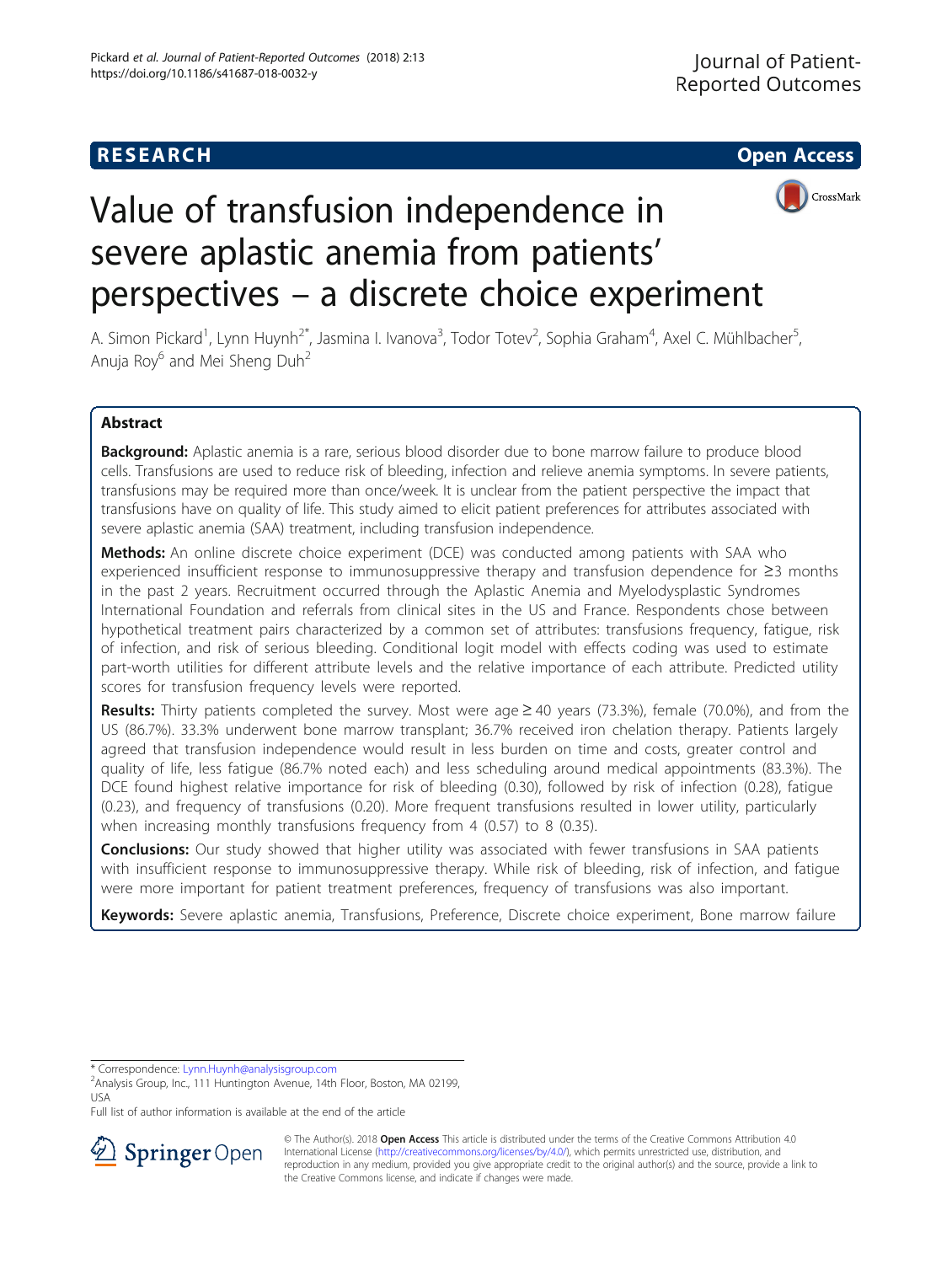### Background

Aplastic anemia is a rare blood disorder where the bone marrow does not make enough red blood cells, white blood cells and platelets for the body [\[18](#page-10-0)]. Aplastic anemia can affect people of any age and either gender, and may appear suddenly or slowly emerge over a long period of time [[1\]](#page-9-0). In the United States, about 600–900 people are diagnosed each year, according to the Aplastic Anemia and MDS International Foundation [[1\]](#page-9-0). Patients are considered to have severe aplastic anemia (SAA) if two of the following three conditions are present: absolute neutrophil count (ANC) is less than 500 cells per microliter, reticulocyte count is less than 20,000 per microliter, or platelet count is less than 20,000 per microliter [[2](#page-9-0)].

Survival has dramatically improved in SAA because of advances in hematopoietic stem cell transplantation (HSCT), pharmacotherapy, and supportive care in recent decades [\[27](#page-10-0)]. According to guidelines for management of aplastic anemia, allogeneic HSCT from a matched sibling donor is the initial treatment of choice for newly diagnosed patients if they have severe or very severe aplastic anemia, are < 40 years old and a matched sibling donor [[13](#page-9-0), [15\]](#page-9-0). Immunosuppressive therapy (IST) is recommended for (i) patients with non-severe aplastic anemia who are transfusion dependent (ii) patients with severe or very severe disease who are > 40 years old and (iii) younger patients with severe or very severe disease who do not have a matched sibling donor. The standard immunosuppressive regimen is a combination of antithymocyte globulin (ATG) and cyclosporine. Approximately 30% of patients with SAA are refractory to IST and suffer from persistent, severe cytopenia and deficits in hematopoietic stem cells and progenitor cells [\[15](#page-9-0)].

For patients who have SAA refractory to IST or are ineligible for HSCT, a main goal of patient management is to alleviate the SAA symptoms, such as chronic fatigue due to low red blood cells (RBC), risk of infection due to low white blood cells (WBC), and risk of bleeding due to low platelet counts. Pancytopenia results when there are low levels of RBCs, WBCs, and platelets. Alleviating SAA symptoms is typically achieved with frequent blood transfusions. In SAA patients, transfusions may be required more than once per week [\[33](#page-10-0)]. The reliance on blood transfusions has been found to impact quality of life due to the time required, inconvenience, and the risk of side effects in patients with SAA as reported through patient focus group discussions. While there is no literature on the impact of transfusions on quality of life in patients with aplastic anemia, the impact of frequent transfusions on quality of life has been observed in patients with myelodysplastic syndrome (MDS) who experienced anemia [\[3](#page-9-0), [14\]](#page-9-0). In particular, one cross-sectional study showed that the number of transfusions per month was inversely correlated with health related quality of life (HRQOL) in MDS patients [\[19](#page-10-0)].

With the introduction of an oral thrombopoietin mimetic treatment, eltrombopag, for SAA patients who experienced insufficient response to IST, the reliance on blood transfusions may be reduced and some patients may achieve transfusion independence. From clinical trial study results, a reduction in the requirement for transfusions was observed among patients who received eltrombopag and have a hematologic response [\[5](#page-9-0)]. In patients with myelodysplastic syndromes, transfusion independence has shown to improve quality of life [\[19](#page-10-0)]. Prior to this study, a qualitative study was performed and a list of key attributes and levels important to patients' value of transfusion independence were proposed by clinicians and patients. However, the qualitative study did not offer the dimension of ranking these attributes in terms of importance. Given the gap in the literature on the value of transfusion independence among patients with SAA who have had insufficient response to IST, this study aims to elicit patient preferences for attributes associated with treatment of SAA, including transfusion independence. Furthermore, understanding attributes that lead to lower utility may have important implications to the treatment paradigm for patients with severe aplastic anemia given eltrombopag has been suggested to be administered with immunosuppression therapy as first-line treatment [[33\]](#page-10-0).

#### Methods

#### Study design

This study was designed in two phases: Phase I was a qualitative study to identify important aspects of SAA treatment and to develop the survey questionnaire and Phase II involved the conduct of a one-time, noninterventional anonymous online survey study among adult patients with SAA to elicit patient preferences for attributes associated with treatment of SAA, including transfusion independence. All study materials were approved by the Ethical and Independent Review Services (E&I) Institutional Review Board (E&I study number 15128–01). No compensation was offered and informed consent was obtained from all patients who participated in the survey study.

Phase II included an interactive discrete choice experiment (DCE). The DCE was selected because it is a choice-based survey research methodology that captures patient's value for specific characteristics of treatment and patient's willingness to accept tradeoffs between characteristics [[12](#page-9-0), [23\]](#page-10-0). It is an established methodology for eliciting patient preferences in regards to treatment characteristics [\[17,](#page-10-0) [25](#page-10-0), [34](#page-10-0)]. A patient survey using discrete choice experiment design presents patients with a series of hypothetical choice scenarios between two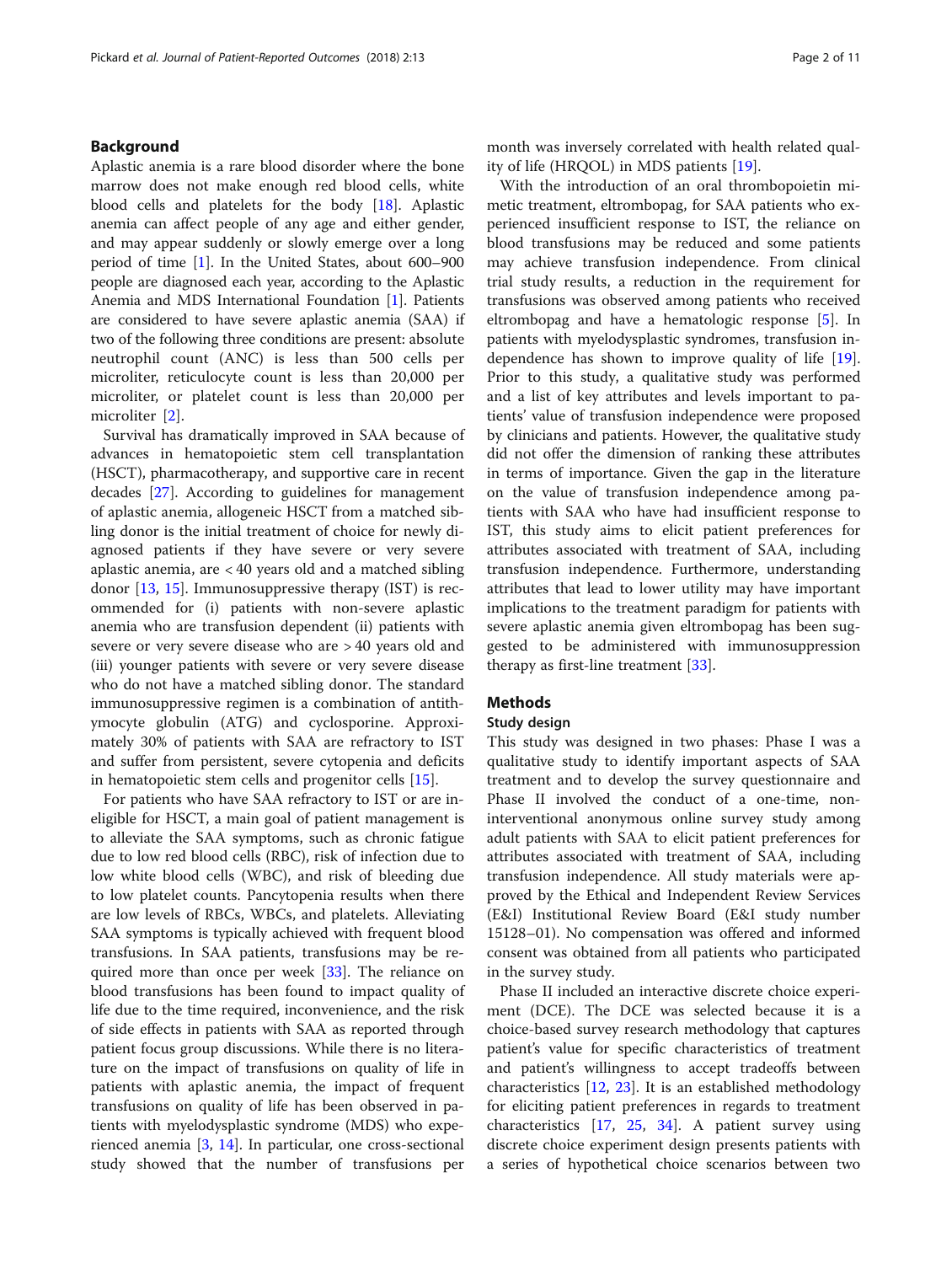treatments, characterized by the same set of attributes but where one or more of the attributes have different levels, and requests patients to make a choice between the two options. By presenting patients with a DCE, the study is able to elicit patient preferences without directly asking the patient about their preference, which is indicative of patients' actual choice regarding potential treatment [\[9](#page-9-0), [23\]](#page-10-0).

The survey questionnaire was developed based on findings from Phase I of this study, which included seven one-time, one-hour long, phone-based focus group discussions (Phase I focus groups). A literature review was performed to assist with the development of the moderator's guide for the Phase I focus group discussions. Two separate moderator's guides were developed – one for the clinicians and one for the patients. A list of potential factors that may influence a patient's value of transfusion independence was summarized from the literature review. Participants were recruited through the physician referrals in the United States and France. The Phase I focus groups aimed to identify and refine a list of attributes that were important to the management and treatment of SAA. Focus groups in the United States and France were conducted separately with physicians  $(N = 3)$ , a nurse  $(N = 1)$ , and patients  $(N = 9)$  to discuss the illness experience and the treatment and management of SAA, followed by discussion of the value of being transfusion-independent from the patient perspective. Providers and patients gave feedback on the comprehensiveness of the attributes. The most meaningful treatment characteristics to patients were discussed, including frequency of transfusions, symptoms, risks, convenience, and costs. The attributes were rated in terms of importance on a scale from 1 (least important) to 10 (most important) from the perspective of a patient with severe aplastic anemia who is considering treatment/management options. They were asked to focus on the importance of each attribute prior to transfusion independence. The self-rating of each attribute was transformed into a rank based on relative importance and the ratings were reviewed with each respondent. Respondents were given an opportunity to reconsider their ranking and then confirm the ranking of each attribute. Providers were asked to rank and then rate the importance of each attribute from a patient perspective, and provided input on the appropriate wording for the levels for each attribute that would constitute meaningful categories.

In Phase II, the online survey consisted of three parts: 1) study qualification questions and questions collecting general patient characteristics and medical condition, 2) questions aiming to assess potential impacts of achieving transfusion independence on different aspects of patients' well-being relative to being transfusion dependent, and

improvement in quality of life with a new therapy using 5 point Likert-scale rating questions, adapted from the "MDS Patient Quality of Life Survey" that was available online and has been published [[29](#page-10-0)], and 3) an interactive discrete choice experiment (DCE) designed to capture patients' willingness to accept tradeoffs between hypothetical treatment characteristics. The online survey was designed to be completed in English or French. The survey was designed in English and translated into French based on the efforts of three professional linguists, each chosen based on their knowledge of the language, the subject area, and the target audience. Once the translation was completed, an editor carefully reviewed and refined the document to ensure that it read as if it were originally written in French. A proofreader then provided quality control, checking the translation against the original to verify that it appropriately represented the source.

The key attributes and levels for the DCE experiment, selected based on the findings from the Phase I focus groups, included the following: risk of serious bleeding (low: platelet count > 50,000, moderate: platelet count 10,000–50,000, high: platelet count < 10,000), risk of infection (low:  $ANC > 1000$  cells/mm<sup>3</sup>, moderate: ANC 500-1000 cells/mm<sup>3</sup>, high: ANC <500 cells/mm<sup>3</sup>), fatigue (none, moderate, severe), and frequency of transfusion (none, 4 per month, 8 per month). These attributes were recommended based on the independence of the attributes relevant to the management of SAA (relative to other attributes initially considered such as convenience, which converged as a concept with frequency of transfusion), importance as rated by clinicians and patients and for their consistent relevance in focus groups with clinicians and patients from the US and France.

In the questionnaire, patients were asked to choose between pairs of hypothetical treatments characterized by a common set of attributes in order to estimate values for the attributes. To reduce the burden on the patient in responding to multiple hypothetical treatment comparisons, each patient reviewed 12 comparison cards. An opt-out option was not included, as receiving no treatment does not mirror the real-life experience of patients with SAA. The DCE design was generated using Sawtooth Software's Balanced Overlap method [\[26](#page-10-0)]. This method minimizes the frequency respondents will have to compare the same levels throughout the tasks, but allows that in a given task both treatment options can compare the same level for an attribute, which results in more plausible choice options. All presented treatment profiles with different levels of attributes are plausible (e.g., low level of transfusions and low levels of symptoms/risks, high levels of transfusions and low levels of symptoms/risks, etc.). Versions of the design that included a dominant comparison, where one treatment was better in all attributes than the alternative, were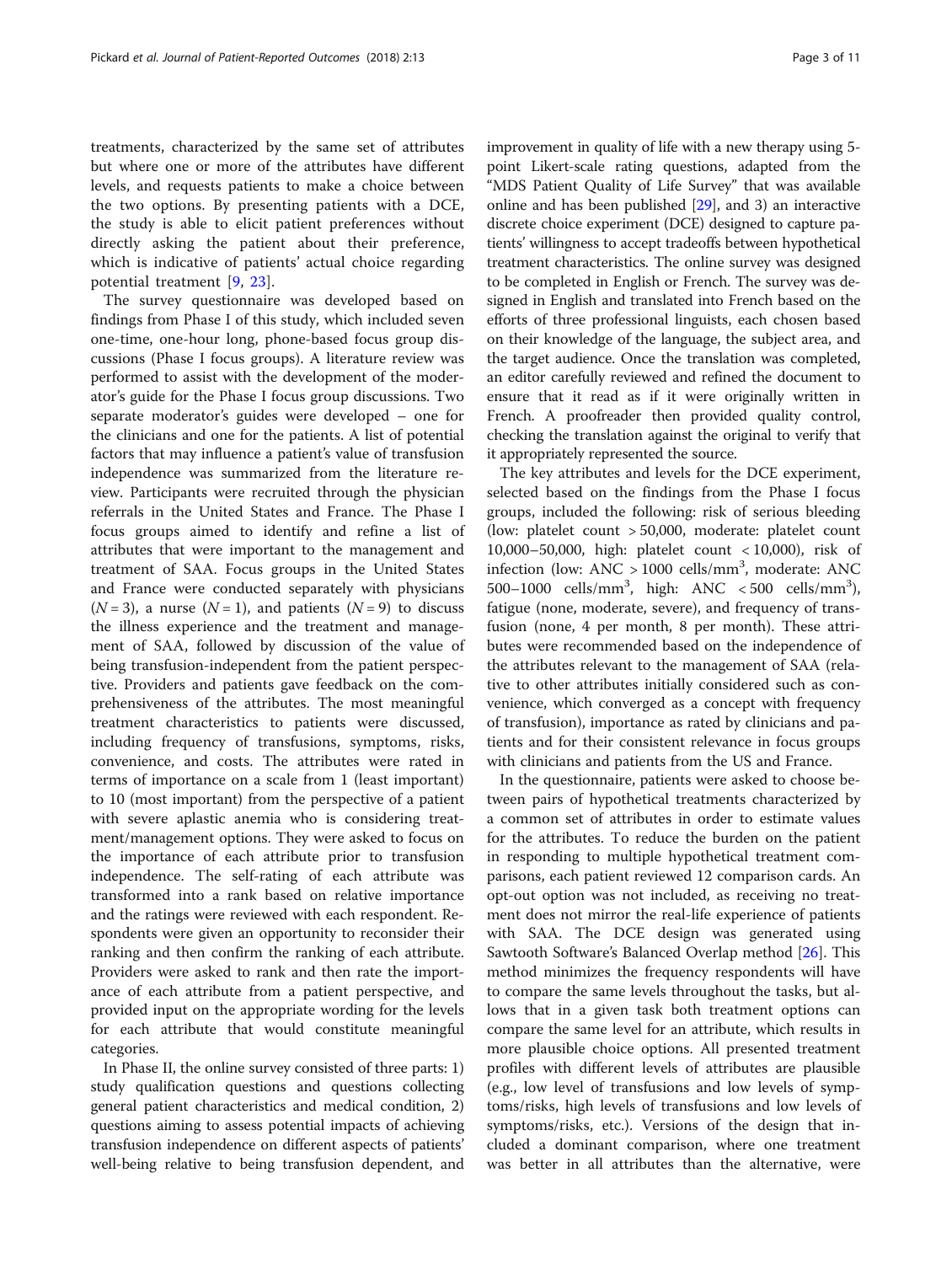| <b>Attributes and Levels</b>                                                   | <b>Treatment A</b>                           | <b>Treatment B</b>                                 |  |
|--------------------------------------------------------------------------------|----------------------------------------------|----------------------------------------------------|--|
| Risk of serious bleeding                                                       | None (0 per month)                           | 8 per month                                        |  |
| Risk of infection                                                              | Severe                                       | Moderate                                           |  |
| Fatigue                                                                        | High<br>$(ANC500$ cells/mm <sup>3</sup> )    | Moderate<br>(ANC 500-1,000 cells/mm <sup>3</sup> ) |  |
| Frequency of transfusion                                                       | Moderate<br>  (platelet count 10,000-50,000) | Moderate<br>(platelet count $>50,000$ )            |  |
| <b>Prefer treatment</b>                                                        | ∩                                            | ◯                                                  |  |
| Fig. 1 Example of comparison card. Abbreviaton: ANC, Absolute Neutrophil Count |                                              |                                                    |  |

removed. The final DCE design consisted of 20 versions, each with 12 comparison cards that compared two treatments. An example of the comparison card is shown in Fig. 1.

#### Data source

Patients who participated in this study were recruited through announcements in the newsletter of the Aplastic Anemia and Myelodysplastic Syndromes International Foundation and referrals from clinical sites in the US and France. Thirty patients qualified for the study and completed the online survey anonymously between February 2, 2016 and April 15, 2016. Patients did not receive a monetary incentive for completion of the survey.

#### Study population

Patients who completed the survey were screened to meet the following criteria to qualify for this study: age 18 years or older, diagnosed with SAA by a doctor or healthcare provider, prescribed IST with antithymocyte globulin but had an insufficient response, required blood transfusions at least monthly for a period of at least three months over the previous two years, and not currently pregnant.

#### Outcomes and statistical analysis

Demographic and SAA-related characteristics questions (country, age, gender, race [asked in the USA only], education level, employment status, health insurance coverage, history of treating SAA with drugs, transfusions, and iron chelation therapy) consisting of categorical variables were analyzed using descriptive statistics, and the number and proportion of patients were reported.

Questions in which the patient rated their current condition and characteristics related to being transfusion independent were also analyzed using descriptive statistics, and the number and proportion of patients with top-two box (most favorable) Likert-scale ratings were reported.

For the DCE, a conditional logit model was used to estimate part-worth utilities for different attribute levels and assess the relative importance of each attribute [\[12](#page-9-0)]. Part-worth utility is a computed preference weight for each attribute and its respective levels. A negative partworth utility indicates less desired levels of the attributes, whereas a positive part-worth utility indicates more desired levels of the attributes. In our model, attribute levels were effect-coded, whereby omitted categories were coded as − 1, so the part-worth utility estimate of the omitted category for each attribute is the negative sum of the part-worth utility estimates for the included categories. For example, if the treatment alternative had the level of the omitted attribute level (e.g., high risk of serious bleeding) then the dummy variables of the attribute levels included in the model (e.g., low risk of serious bleeding and moderate risk of serious bleeding) had a value of − 1. With effects coding, part-worth utility estimates represent the deviation of the mean of each attribute level from the overall mean/the model intercept. The model assumes that an individual's utility function, or choice, can be defined by the level's part-worths, or coefficient estimates [[4,](#page-9-0) [8](#page-9-0)]. An individual's probability of choosing a given treatment when considering two treatment options can be expressed as shown in eq. 1 [[22](#page-10-0)].

Attribute relative importance and level ranking are made based on comparisons of part-worths [\[21](#page-10-0)]. An

Probability of treatment choice 
$$
x = \frac{e^{(\text{Total utility}_{Treatment} x)}}{e^{(\text{Total utility}_{Treatment} x)} + e^{(\text{Total utility}_{Treatment} y)}}
$$
(1)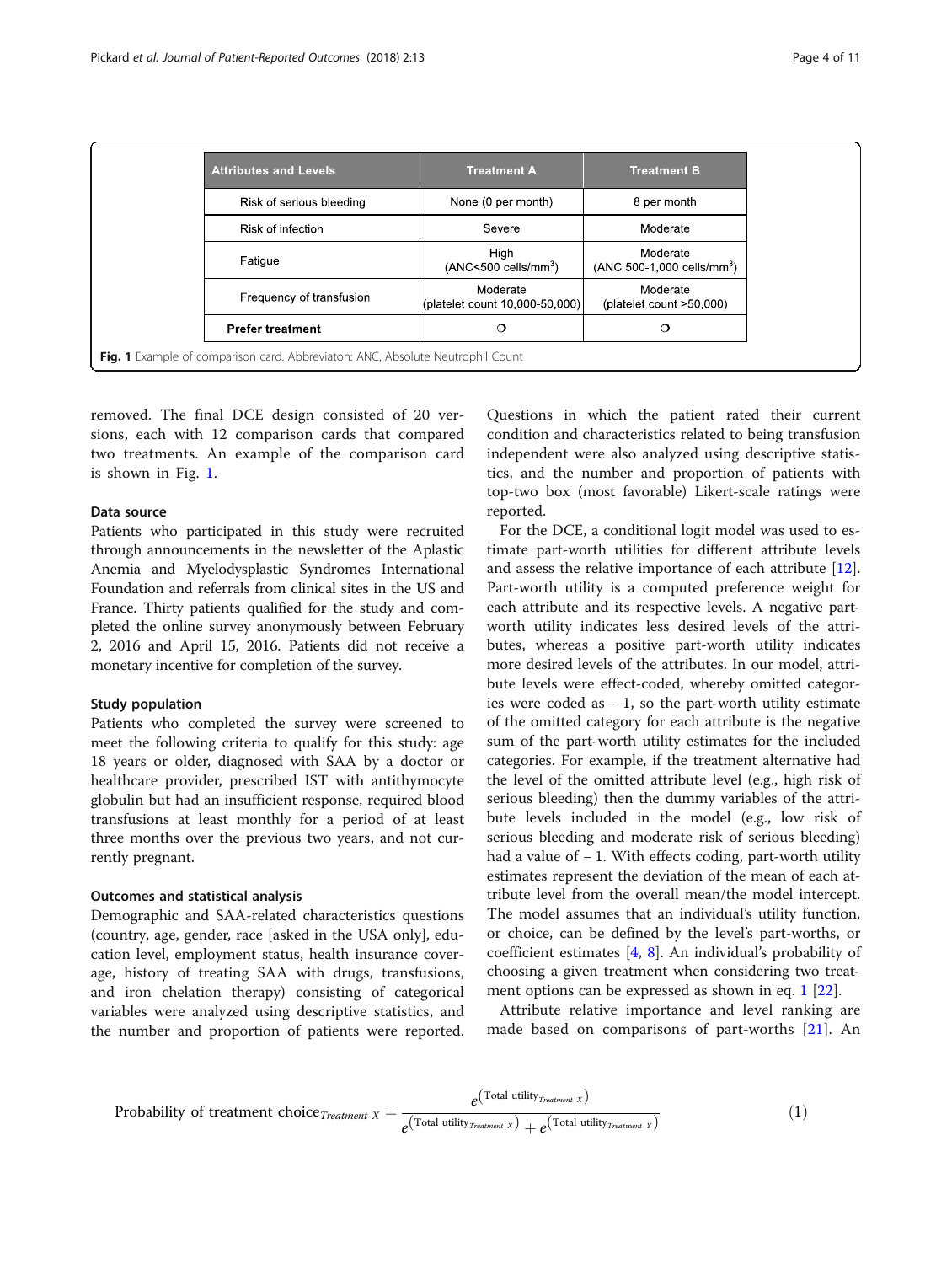attribute with a larger difference between its lowest level part-worth and its highest level part-worth is considered to have a greater relative importance in the patient's choice [[4,](#page-9-0) [21](#page-10-0)]. Within a given attribute, the relative differences between the levels correspond to the relative respondent preferences. The relative contribution of each treatment attribute to patient treatment preferences was calculated based on the coefficient range for each attribute as a proportion of the summed range of coefficients across all attributes as shown in eq. 2.

Predicted utility scores associated with different levels of transfusion frequency were also estimated to understand the effect of transfusion frequency on choice. The predicted utility scores with different levels of transfusion frequency were estimated using the parameter estimates from the conditional logit model and out of sample prediction of utility scores assuming scenarios where all treatment alternatives required 0, 4, and 8 transfusions per month, respectively.

All analyses were performed using SAS 9.4. DCE analyses were validated using Stata 14.1.

#### Results

#### Patient characteristics

A total of 30 patients completed the anonymous survey (Table [1\)](#page-5-0). Most of the patients who completed the survey were from the United States (26 [86.7%] patients), and the remaining four (13.3%) came from the United Kingdom, France, Canada, and Australia. Most patients were age  $\geq$  40 years (73.3%) and 33.3% were over 65. The majority (70.0%) of patients were female. One-third (33.3%) of the patients were employed full-time, parttime or self-employed; 30.0% were retired, 20.0% were disabled, and the remaining 13.3% self-identified as homemaker or unemployed. All patients had coverage for medical care (100.0%) and most had coverage for medication (96.7%) at the time of taking the survey.

Fifty percent of patients were diagnosed with SAA in the previous 2 years, 26.7% were diagnosed 3 to 4 years ago, and 23.3% were diagnosed 5 or more years ago (Table [2\)](#page-5-0). Among the symptoms and complications patients have experienced since their diagnosis, 86.7% reported fatigue that interfered with daily activities like work and school, 53.3% experienced infections requiring hospitalization, and 53.3% experienced bleeding.

#### Treatment history and experience with transfusion

The most common treatment patients received was IST (96.7%), followed by steroids (80.0%), targeted therapy (56.7%), and antibiotics (56.7%) (Table [2](#page-5-0)). Fewer than half of the patients were treated with antifungals (46.7%) or erythropoiesis-stimulating agents/growth factors (30.0%), or received a bone marrow transplant (33.3%). In the 3 months before the time of survey completion, 53.3% of patients had not received red blood cell or whole blood transfusions, while 13.3% had received transfusions once every 31–90 days, 16.7% had received transfusions once every 15–30 days, and 16.7% had received transfusions once every 8–14 days. In regards to platelet transfusion in the past 3 months, 70.0% answered they had not received white blood cell transfusions in the past 3 months, while 10.0% had received transfusions once every 31–90 days, 10.0% had received transfusions once or twice per month, and 10.0% had received transfusions once per week. 36.7% of patients had received iron chelation therapy in the past. When asked to rate agreement on statements related to their condition in the past week, over half of the patients (60.0%) reported feeling fatigued, 46.7% agreed with being frustrated by not being able to do their usual activities, and 43.3% reported bruising easily.

#### Opinions about transfusion independence

Most patients agreed that achieving transfusion independence would result in less burden in terms of time and costs, greater quality of life and life enjoyment, less fatigue, and greater control despite their health condition (each noted by 86.7% of patients) when asked to rate agreement on statements about their opinion on the impact of achieving transfusion independence on their well-being (not shown). Patients most often noted the following as important when they were asked to rate the importance of several ways to improve their quality of life with a new therapy: less frequent transfusions, less fatigue, and better emotional well-being (each endorsed by 96.7% of patients). Lower risk of infection and lower risk of serious bleeding were also of high importance to patients (each noted by 90.0% of patients).

#### Discrete choice experiment analysis

Based on the logit model, risk of bleeding was found to be the most important factor in patient treatment

Relative contribution<sub>Attribute</sub>
$$
\% = \frac{100 \times (Maximum partworthAttribute - Minimum partworthAttribute)}{\sum (Maximum partworthAttribute - Minimum partworthAttribute)} (2)
$$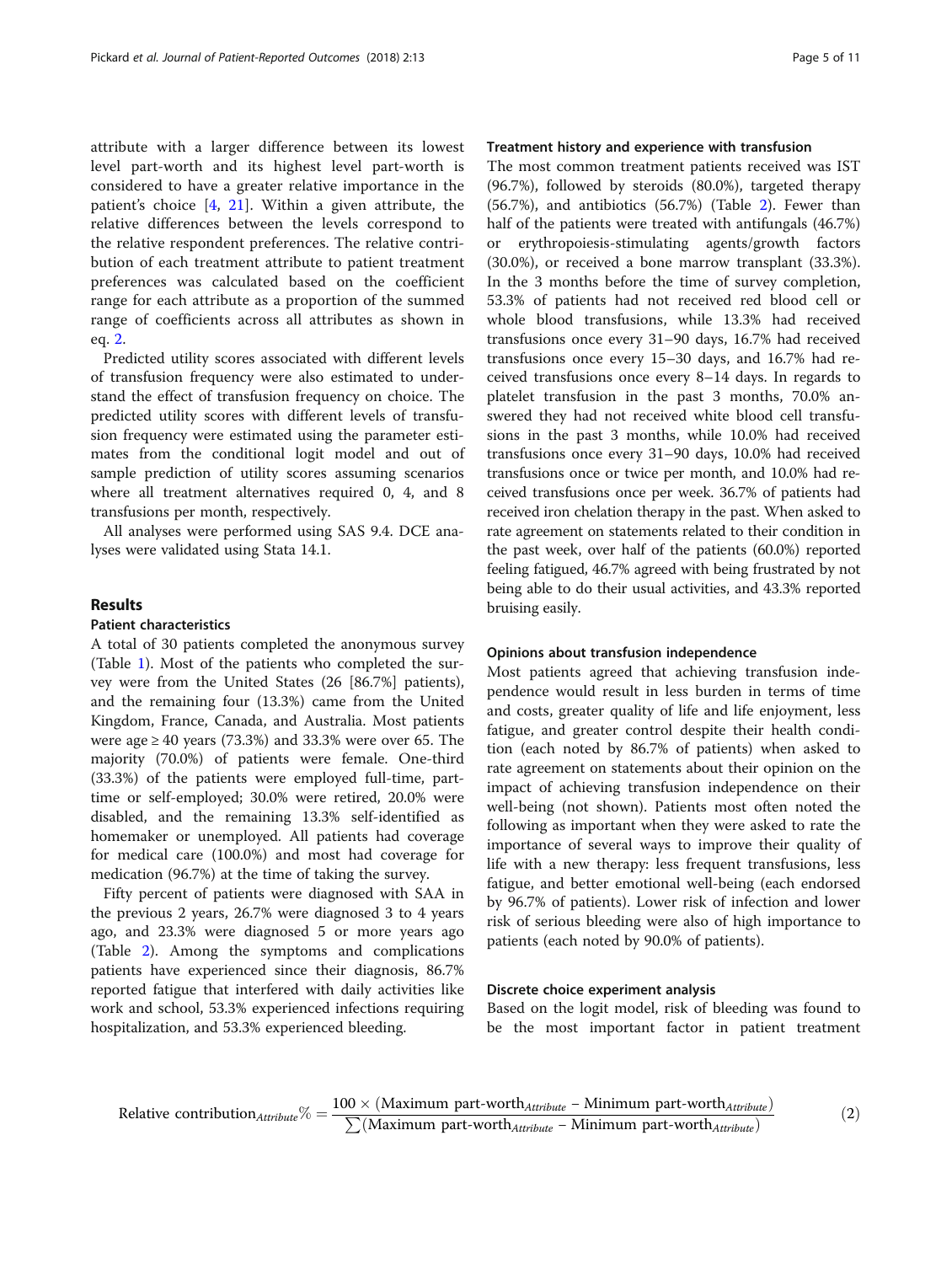#### <span id="page-5-0"></span>Table 1 Respondent characteristics

|                                                  |                | All Respondents<br>$(N = 30)$ |  |
|--------------------------------------------------|----------------|-------------------------------|--|
| Gender, N (%)                                    |                |                               |  |
| Male                                             | 9              | $(30.0\%)$                    |  |
| Female                                           | 21             | $(70.0\%)$                    |  |
| Age, N (%)                                       |                |                               |  |
| $18 - 49$                                        | 10             | (33.3%)                       |  |
| $50 - 64$                                        | 10             | (33.3%)                       |  |
| $65+$                                            | 10             | (33.3%)                       |  |
| Country of Residence, N (%)                      |                |                               |  |
| <b>USA</b>                                       | 26             | (86.7%)                       |  |
| UK                                               | 1              | (3.3%)                        |  |
| France                                           | 1              | (3.3%)                        |  |
| Australia                                        | 1              | (3.3%)                        |  |
| Canada                                           | 1              | (3.3%)                        |  |
| Education. <sup>ª</sup> N (%)                    |                |                               |  |
| High school degree only                          | 3              | $(10.0\%)$                    |  |
| Some college, no degree                          | 6              | $(20.0\%)$                    |  |
| Associate's degree (e.g., 2-year college degree) | 2              | (6.7%)                        |  |
| Bachelor's degree                                | 9              | $(30.0\%)$                    |  |
| Master's degree or higher                        | 10             | (33.3%)                       |  |
| Employment, N (%)                                |                |                               |  |
| Retired                                          | 9              | $(30.0\%)$                    |  |
| Disabled                                         | 6              | $(20.0\%)$                    |  |
| Employed full-time                               | 5              | (16.7%)                       |  |
| Employed part-time                               | 3              | $(10.0\%)$                    |  |
| Homemaker                                        | 3              | $(10.0\%)$                    |  |
| Self-employed                                    | $\overline{2}$ | (6.7%)                        |  |
| Unemployed, but looking for work                 | 1              | (3.3%)                        |  |
| Unemployed, not looking for work                 | 1              | (3.3%)                        |  |

<sup>a</sup>Foreign education systems were mapped into the American education system

preferences with a relative importance of 0.30, followed by risk of infection (0.28), fatigue (0.23), and frequency of transfusions (0.20) (Fig. [2;](#page-6-0) no statistical comparison of relative importance between attributes was conducted). Figure [3](#page-6-0) illustrates the relationship between the probability of selection (also referred to as part-worth utility or preference weight) and the attribute levels. A positive coefficient indicates high choice probability, whereas a negative coefficient indicates low choice probability. From Fig. [3](#page-6-0), levels of "low" and "moderate" risk of serious bleeding and risk of infection, levels of "none" and "moderate" fatigue, and "none" for frequency of transfusion had positive coefficients which showed there was a high probability of selection. Levels of "high" risk of serious bleeding and risk of infection, "severe" fatigue, and "8 per month" transfusions resulted in negative coefficients indicating

# All Respondents  $(N = 30)$ First Diagnosed with SAA, N (%) 2 or fewer years ago 15 (50.0%) 3 to 4 years ago 8 (26.7%) 5 or more years ago 7 (23.3%) Symptoms and Complications,<sup>a</sup> N (%) Fatigue (interferes with daily activities like work and school) 26 (86.7%) Infections requiring hospitalization 16 (53.3%) Bleeding 16 (53.3%) Number of Treatments Received after SAA Diagnosis, N (%) 1–3 13 (43.3%) 4–5 10 (33.3%) 6 or more 7 (23.3%) Types of Treatments Received after SAA Diagnosis,<sup>a</sup> N (%) Immunosuppressive therapies 29 (96.7%) Steroids 24 (80.0%) Targeted therapy 17 (56.7%) Antibiotics 17 (56.7%) Antifungals (46.7%) Bone marrow transplant 10 (33.3%) Erythropoiesis-stimulating agents/growth factors 9 (30.0%) Red Blood Cell or Whole Blood Transfusions Frequency, N (%) Have not received red blood cell transfusions in the past 3 months 16 (53.3%) Once every 31–90 days 4 (13.3%) Once every 15–30 days 5 (16.7%) Once every 8–14 days 5 (16.7%) Once per week 0 (0.0%) 21 (70.0%)

Table 2 Diagnosis and treatment

More than once per week 0 0 (0.0%) Platelet Transfusions Frequency, N (%) Have not received platelet transfusions in the past 3 months Once every 31-90 days 3 (10.0%) Once every 15–30 days 1 (3.3%) Once every 8-14 days 2 (6.7%) Once per week 3 (10.0%) More than once per week 0 (0.0%) Received Iron Chelation Therapy, N (%) 11 (36.7%)

<sup>a</sup>Respondents were allowed to select multiple values for symptoms and complications, and treatments received, thus counts and percentages may sum to more than the total N or 100%

low probability of selection. To illustrate this concept, for the attribute frequency of transfusion, receiving more transfusions per month was associated with low probability in treatment selection. In particular, a large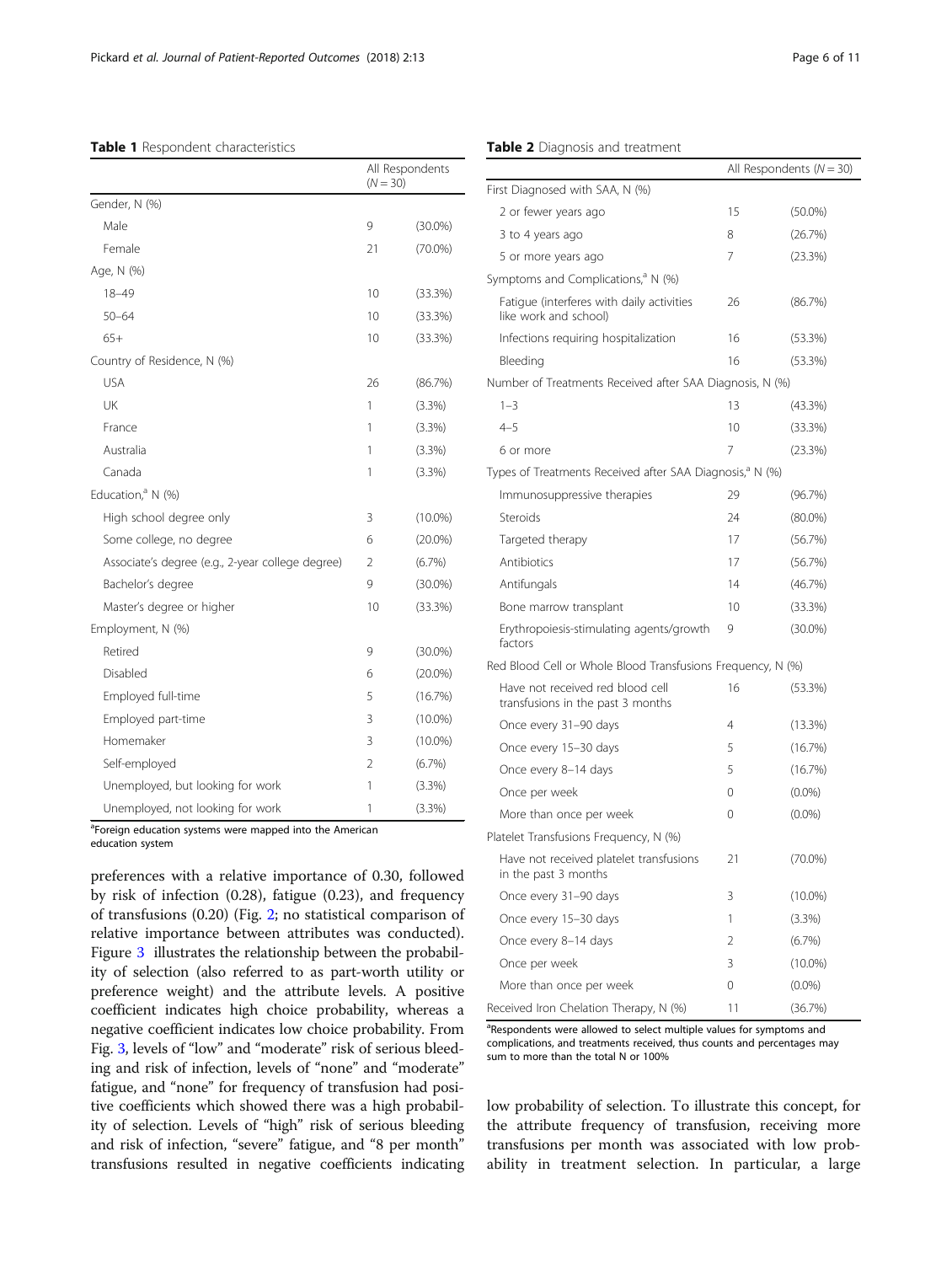<span id="page-6-0"></span>

utility decrease was found for increasing the frequency of transfusions from 4 to 8 per month: the part-worth utility decreased from 0.48 associated with 0 transfusions per month to 0.20 associated with 4 transfusions per month, to − 0.68 associated with 8 transfusions per month (Fig. 3). This showed that receiving 8 transfusions per month had a negative influence on patient preferences, while no transfusions per month had high probability of selection. The mean utility score estimated by only varying the

frequency of transfusion and keeping all other attributes constant was 0.58 associated with 0 transfusions per month, 0.57 associated with 4 transfusions per month, and 0.35 associated with 8 transfusions per month (Fig. [4](#page-7-0)). Prior to performing the data analysis, responses were checked for straight-lining. No such survey completion was found in the data.

Similarly to the frequency of transfusions, larger declines in part-worth utilities were estimated between

| Coefficient [95% Confidence Interval] |                                                                                                                                                  | $Coefficient < 0$ :<br>low choice probability | Coefficient $>0$ :<br>high choice probability      |
|---------------------------------------|--------------------------------------------------------------------------------------------------------------------------------------------------|-----------------------------------------------|----------------------------------------------------|
| <b>Risk of</b><br>serious<br>bleeding | Low (platelet count $>50,000$ )<br>Moderate (platelet count 10,000-50,000)<br>High (platelet count $\langle 10,000 \rangle$ -1.03 [-1.32, -0.73] |                                               | $0.75$ [0.49, 1.01]<br>$0.27$ [0.05, 0.50]         |
| <b>Risk of</b><br>infection           | Low $(ANC>1,000$ cells/mm <sup>3</sup> )<br>Moderate (ANC 500-1,000 cells/mm <sup>3</sup> )<br>High $(ANC<500$ cells/mm <sup>3</sup> )           | $-0.93$ [ $-1.20, -0.67$ ]                    | $0.72$ [0.47, 0.98]<br>$0.21$ [ $-0.03$ , $0.44$ ] |
| <b>Fatigue</b>                        | None<br>Moderate<br>Severe                                                                                                                       | $-0.82$ [ $-1.09, -0.56$ ]                    | $0.52$ [0.26, 0.77]<br>$0.31$ [0.06, 0.55]         |
| <b>Frequency of</b><br>transfusion    | None (0 per month)<br>4 per month<br>8 per month                                                                                                 | $-0.68$ $[-0.94, -0.43]$                      | $0.48$ [0.23, 0.73]<br>$0.20$ [ $-0.03$ , $0.44$ ] |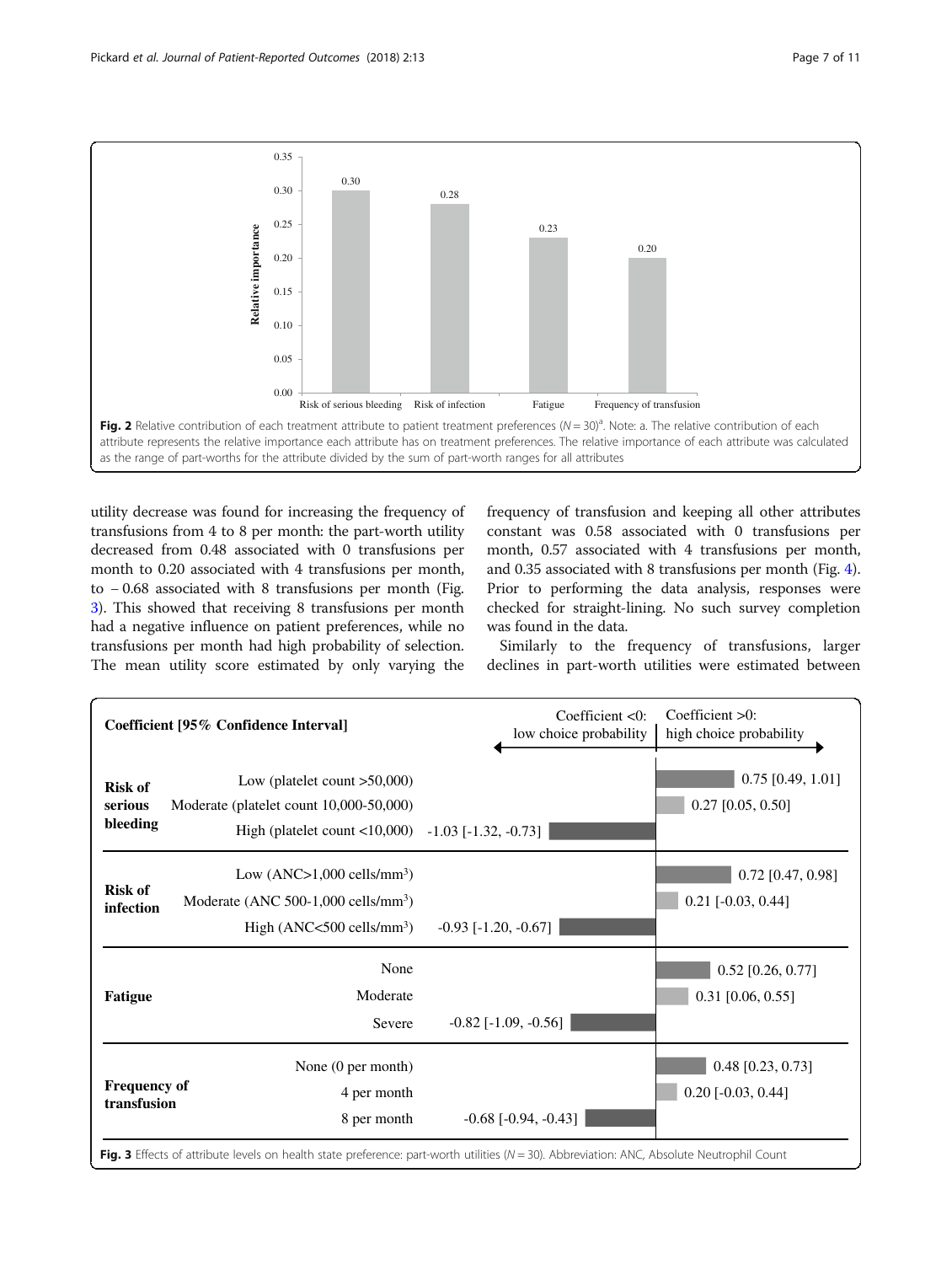<span id="page-7-0"></span>

the moderate and high/severe levels of risk of serious bleeding, risk of infection, and fatigue, compared to the decrease in utilities between the low/no and moderate levels (Fig. [3](#page-6-0)). All evaluated attribute levels had statistically significant part-worth utility coefficients at the 95% confidence level, except for moderate risk of infection and 4 transfusions per month.

To describe potential heterogeneity of preferences, the following descriptive analyses were conducted. Conditional logit models and relative importance of attributes to treatment preferences were estimated for patient subgroups by age (age  $18-49$ ,  $n = 10$ ; age 50 and older,  $n = 20$ , years since first diagnosis with SAA ( $\leq$ 2 years ago,  $n = 15$ ; 3 or more years ago, n = 15), experiencing bleeding since diagnosis (Yes,  $n = 16$ ; No,  $n = 14$ ), experiencing infection requiring hospitalization since diagnosis (Yes,  $n = 16$ ; No,  $n = 14$ ); and having any transfusions in the past 3 months (Yes,  $n = 14$ ; No,  $n = 16$ ). No statistical test of heterogeneity was performed.

Risk of bleeding and risk of infection had the highest relative contributions to treatment preferences but depending on the subgroup, their order in the treatment preferences differed. For example, risk of bleeding had numerically higher relative contribution to treatment preferences among patients who were younger (relative contribution 0.36 for age 18–49 years vs. 0.27 for patients 50 and older); were diagnosed with SAA more recently (relative contribution 0.33 for SAA diagnosis ≤2 years ago vs. 0.28 for SAA diagnosis 3 or more years ago), experienced bleeding since diagnosis (relative contribution 0.34 among patients who experienced bleeding vs. 0.26 among patients who did not), and experienced infection requiring hospitalization (relative contribution 0.35 among patients who experienced infection vs. 0.26 among patients who did not). Risk of infection had numerically higher relative contribution to treatment preferences among patients who were older (relative contribution 0.21 for age 18–49 years vs. 0.32 for patients 50 and older), were diagnosed with SAA longer ago (relative contribution 0.30 for SAA diagnosis ≤2 years ago vs. 0.26 for SAA diagnosis 3 or more years ago), did not experience bleeding since diagnosis (relative contribution 0.23 among patients who experienced bleeding vs. 0.33 among patients who did not), and did not experience infection since diagnosis (relative contribution 0.25 among patients who experienced infection vs. 0.30 among patients who did not). While the result that risk of bleeding had higher relative contribution than infection among patients who experienced infection may seem counter-intuitive, 10 out of 16 patients (62.5%) who had infection also experienced bleeding. Similar to the overall analysis, fatigue and frequency of transfusion generally had lower but meaningful relative contribution (fatigue relative contribution ranged from 0.21 among patients diagnosed 3 or more years ago and patients who did not experience bleeding to 0.24 among patients who experienced bleeding). Among patients who did not have any transfusions in the past 3 months (proxy for transfusion independence), the relative contribution of the frequency of transfusions (0.25) was numerically higher than among patients who had transfusions in the past 3 months (0.14). While risk of bleeding had the highest relative contribution to preferences among patients without transfusion in the past 3 months (0.28), frequency of transfusion had a relative contribution, which was similar to that of risk of infection (0.25) and higher than that for fatigue (0.22).

#### **Discussion**

This study provided primary research to help to understand the value of transfusion independence among patients with SAA, a rare condition. The study found that among patients with SAA with insufficient response to IST, the estimated utility was higher with fewer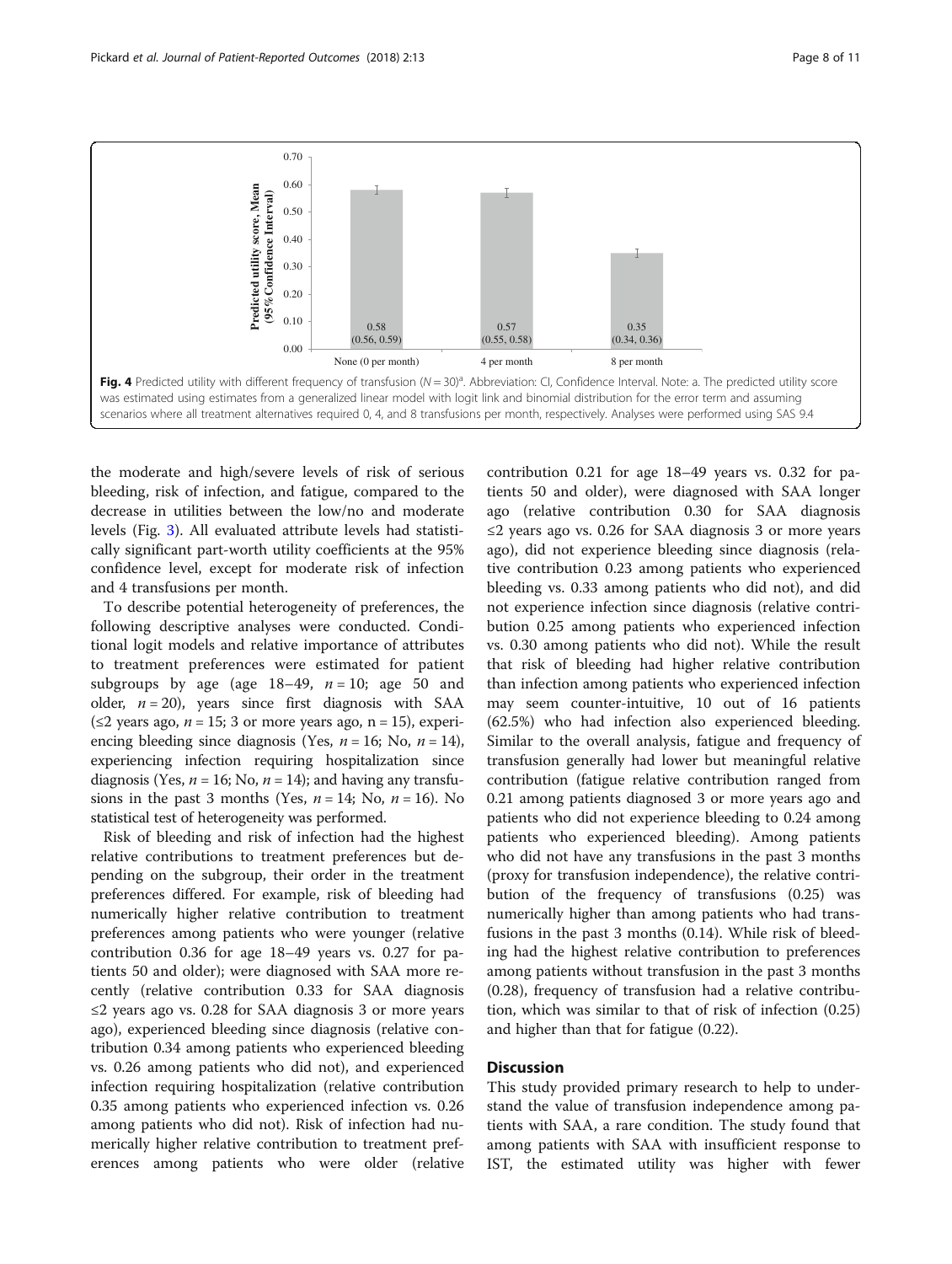transfusions. While attributes such as risk of bleeding, risk of infection, and fatigue were more important for patient treatment preferences, frequency of transfusions was also important for treatment preferences. Over 80% of patients agreed that achieving transfusion independence would result in less burden on time, less need to arrange life around medical appointments, improved quality of life, less fatigue, and feeling in control despite their health condition.

Approximately 50% of patients who took this survey reported feeling fatigued, being frustrated by not being able to do their usual activities, and bruising easily over the past 7 days. A majority of the patients (96.7%) found it important for a new therapy to result in less frequent transfusions, less fatigue, and better emotional wellbeing. The DCE analysis helped to clarify that while patients may be less sensitive to the difference between transfusion independence (receiving 0 transfusions per month) and receiving up to 4 transfusions per month, they have a strong preference against increasing the frequency of transfusions to 8 per month. This is in line with findings from focus group discussions about patients tending to get used to the administration of blood transfusions, and worrying more about risk of infection, risk of bleeding and fatigue, which have a much stronger impact on their quality of life. Focus group participants explained that transfusions typically take several hours per procedure and require traveling to the hospital, which becomes very burdensome if required frequently.

Several published studies discuss the clinical impact of transfusion dependence among SAA patients, mainly the high risk of iron overload caused by red blood cell transfusions, which is treated with iron chelation therapy [[11,](#page-9-0) [20](#page-10-0), [31](#page-10-0)]. Iron overload can lead to multiple organ failure and is generally associated with an increase in morbidity and mortality [\[20,](#page-10-0) [31](#page-10-0)]. This study was the first to provide primary research to help to understand the value of achieving transfusion independence from SAA patients' perspective.

Due to limited published research on SAA patients, the results found in this study could not be compared to findings from other studies in SAA. However, the similarity between SAA and MDS as bone marrow failure states [[24](#page-10-0)] allows for comparisons to studies in the MDS population. The results of this study are consistent with previous studies of MDS patients. Multiple studies have reported on the high frequency of manifestation and the detrimental effect that fatigue poses on MDS patients' quality of life, which is controlled with RBC transfusions [[10,](#page-9-0) [14](#page-9-0), [16](#page-10-0), [28](#page-10-0)]. In our study, fatigue was the most frequently mentioned complaint, reported by 60.0% of the patients with SAA. Almost all of our survey respondents (96.7%) found it important for a new therapy to improve quality of life with less fatigue. The DCE analysis showed that fatigue was an important factor in patient treatment preference, with a relative importance coefficient of 0.23 and a very strong disutility of − 0.82 for severe fatigue. In addition, four out of the nine patients (44.4%) who participated in the Phase I focus group discussion noted that they had to leave their employment due to fatigue.

Other studies concluded that transfusions inconvenienced MDS patients due to time required for each transfusion and the economic burden of the cost of each transfusion  $[3, 6, 7, 14]$  $[3, 6, 7, 14]$  $[3, 6, 7, 14]$  $[3, 6, 7, 14]$  $[3, 6, 7, 14]$  $[3, 6, 7, 14]$  $[3, 6, 7, 14]$  $[3, 6, 7, 14]$ . A 2012 analysis of Medicare claims data found a three-fold increase in 3-year mean cumulative Medicare costs for transfused patients with MDS compared to non-transfused patients with MDS  $($88,824 \text{ vs. } $29,519, P < 0.001)$  [\[6](#page-9-0)]. The transfusion experience was similar for SAA patients from our study. Eighty-seven percent of patients with SAA who completed the survey noted that achieving transfusion independence may result in a smaller burden on time and monetary cost of treatment. A survey study among patients with MDS found consistently significantly higher utility scores for transfusion independence compared to reduced transfusions ( $P < 0.001$ ) or transfusion dependence  $(P < 0.001)$  using both the Visual Analogue Scale (VAS) the Time Trade-Off (TTO) methods [\[30\]](#page-10-0). Six percent of the MDS survey study's respondents rated transfusion dependence as worse than being dead. Almost all patients with SAA who completed the survey (96.7%) also found less frequent transfusions important in improving life with a new therapy. The DCE estimated a part-worth utility of − 0.68 for the 8 transfusions per month level compared to 0.20 for 4 transfusions per month and 0.48 for none, which demonstrated a strong preference for fewer than 8 transfusions per month.

Finally, DCE results showed that patients had a stronger preference for a lower risk of serious bleeding and risk of infection compared to a lower frequency of transfusions. It was mentioned in the focus group discussions that both of these risks were impediments to participating in the workforce and in social activities. Patients complained of frequent nosebleeds and loss of eye sight due to bleeding in the eye and noted that platelet transfusions helped alleviate the problem. Several studies have established infections as a major cause of death among patients with aplastic anemia, whether it is due to their immunocompromised state or to being neutropenic due to chemotherapy [[32,](#page-10-0) [35\]](#page-10-0).

This study is subject to several limitations. Given that SAA is a rare disease, the study employed a convenience sampling strategy, which may not be fully representative of SAA patients of the general population of SAA with insufficient response to IST. Furthermore, all data, including treatment history and past experience with transfusion, were self-reported and could have been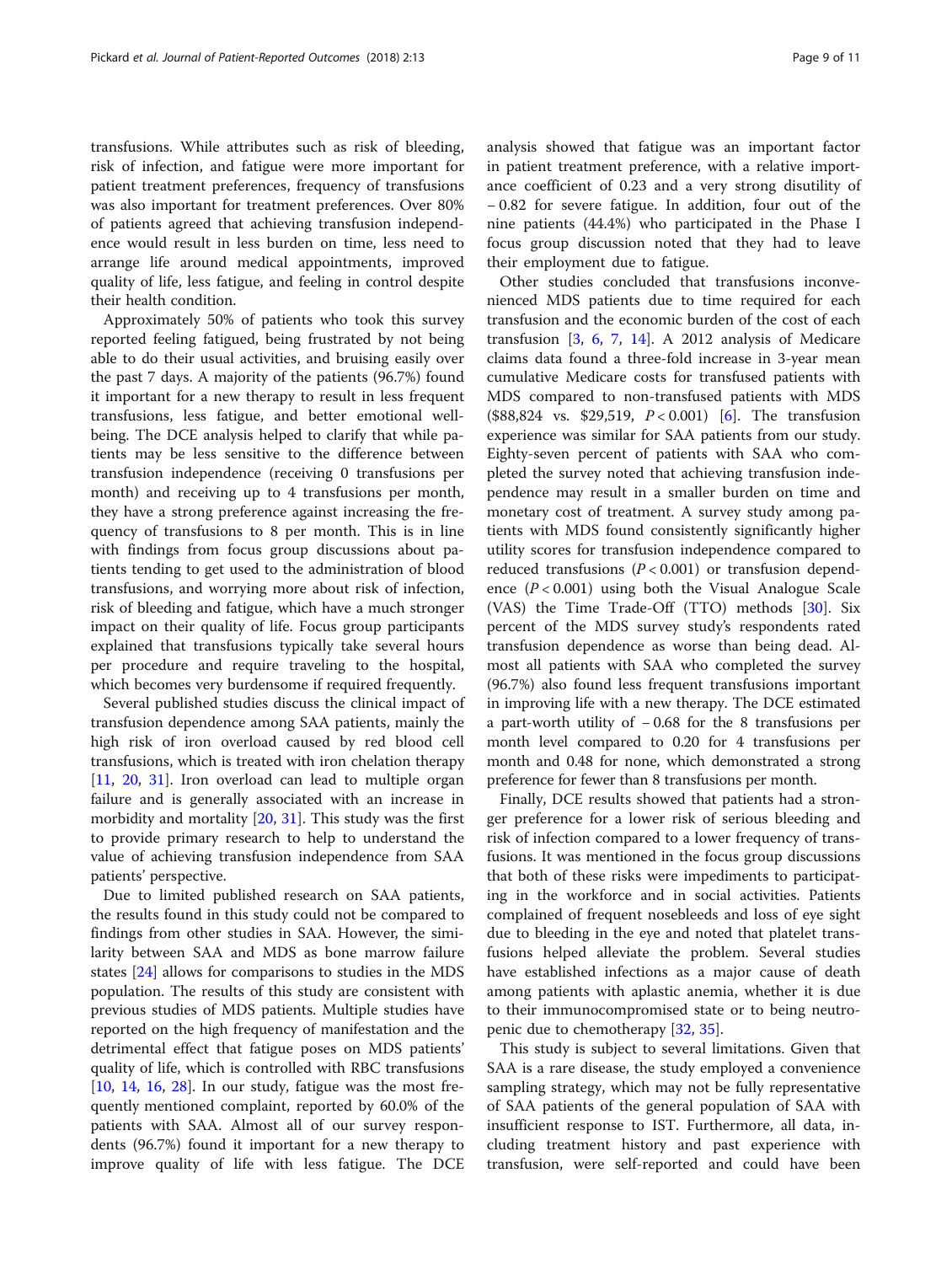<span id="page-9-0"></span>subjected to recall bias. In addition, the DCE component of this study was a hypothetical exercise designed to assess the relative importance of treatment attributes and levels. In reality, some of the presented combinations may not be observed. The study design assumed that the attributes were independent. However, to the extent that correlations between the attributes existed, the coefficients on the attributes may reflect more than the role of the particular attributes. Given the small sample size, the analysis did not assess preference interactions among the attributes. Lastly, treatment outcomes may be dependent on personal and treatment-specific factors outside of the scope of this research.

#### Conclusions

In conclusion, patients with SAA with insufficient response to IST showed a strong preference for fewer transfusions per month. This has important implications for the introduction of new treatment as first line of therapy that could lead to transfusion independence in patients with SAA. Over 80% of patients reported that achieving transfusion independence would result in less burden on time, less need to arrange life around medical appointments, improved quality of life, less fatigue, and feeling in control despite their health condition.

#### Abbreviations

ANC: Absolute Neutrophil Count; ATG: Antithymocyte Globulin; DCE: Discrete Choice Experiment; E&I: Ethical and Independent Review Services Institutional Review Board; HSCT: Hematopoietic Stem Cell Transplantation; IST: Immunosuppressive Therapy; MDS: Myelodysplastic Syndromes; MUD: Matched Unrelated Donor; RBC: Red Blood Cells; SAA: Severe Aplastic Anemia; US: United States; WBC: White Blood Cells

#### Funding

This study was sponsored by Novartis Pharmaceuticals Corporation.

#### Availability of data and materials

The survey data are owned by the study sponsor. Inquiries will need to be made to access the data.

#### Authors' contributions

All authors had a significant contribution to this manuscript and meet the criteria for authorship. All authors of this manuscript have been involved in the study design, the analysis and interpretation of data, drafting the manuscript or revising it critically, read and approved the manuscript, and agreed to be accountable for all aspects of the work in ensuring that questions related to the accuracy or integrity of any part of the work are appropriately investigated and resolved.

#### Ethics approval and consent to participate

All study materials have been reviewed and approved by the Ethical and Independent Review Services (E&I) Institutional Review Board (E&I study number 15128–01). No compensation was offered and informed consent was obtained from all patients who participated in the study.

#### Consent for publication

Not applicable.

#### Competing interests

ASP and ACM have received consulting fees from Novartis Pharmaceuticals Corporation, the sponsor of this study. LH, JII, TT, SG, and MSD are employees of Analysis Group, which has received research funding from

Novartis Pharmaceuticals Corporation. AR is an employee of Novartis Pharmaceuticals Corporation.

#### Publisher's Note

Springer Nature remains neutral with regard to jurisdictional claims in published maps and institutional affiliations.

#### Author details

<sup>1</sup>Second City Outcomes Research, Chicago, IL, USA. <sup>2</sup>Analysis Group, Inc., 111 Huntington Avenue, 14th Floor, Boston, MA 02199, USA. <sup>3</sup>Analysis Group Inc., New York, NY, USA. <sup>4</sup>Analysis Group, Inc., Menlo Park, CA, USA. <sup>5</sup>IGM Institute Health Economics and Health Care Management at Hochschule Neubrandenburg, Neubrandenburg, Germany. <sup>6</sup>Novartis Pharmaceuticals Corporation, East Hanover, NJ, USA.

#### Received: 20 May 2017 Accepted: 1 February 2018 Published online: 01 March 2018

#### References

- 1. Aplastic Anemia and MDS International Foundation. Aplastic Anemia. (2016a). [http://www.aamds.org/diseases/aplastic-anemia.](http://www.aamds.org/diseases/aplastic-anemia) Accessed 16 Sept 2016.
- 2. Aplastic Anemia and MDS International Foundation. Aplastic Anemia. Types. (2016b). <http://www.aamds.org/diseases/aplastic-anemia/types>. Accessed 16 Sept 2016.
- 3. Balducci, L. (2006). Transfusion independence in patients with myelodysplastic syndromes: Impact on outcomes and quality of life. Cancer, 106, 2087–2094. [https://doi.org/10.1002/cncr.21860.](https://doi.org/10.1002/cncr.21860)
- 4. Burnett, H. F., Regier, D. A., Feldman, B. M., Miller, F. A., & Ungar, W. J. (2012). Parents' preferences for drug treatments in juvenile idiopathic arthritis: A discrete choice experiment. Arthritis care & research, 64, 1382–1391. [https://doi.org/10.1002/acr.21698.](https://doi.org/10.1002/acr.21698)
- 5. Desmond, R., et al. (2014). Eltrombopag restores trilineage hematopoiesis in refractory severe aplastic anemia that can be sustained on discontinuation of drug. Blood, 123, 1818–1825. [https://doi.org/10.1182/blood-2013-10-534743.](https://doi.org/10.1182/blood-2013-10-534743)
- 6. Goldberg, S. L., Chen, E., Sasane, M., Paley, C., Guo, A., & Laouri, M. (2012). Economic impact on US Medicare of a new diagnosis of myelodysplastic syndromes and the incremental costs associated with blood transfusion need. Transfusion, 52, 2131–2138. [https://doi.org/10.1111/j.1537-2995.2012.](https://doi.org/10.1111/j.1537-2995.2012.03626.x) [03626.x](https://doi.org/10.1111/j.1537-2995.2012.03626.x).
- Gupta, P., LeRoy, S. C., Luikart, S. D., Bateman, A., & Morrison, V. A. (1999). Long-term blood product transfusion support for patients with myelodysplastic syndromes (MDS): Cost analysis and complications. Leuk Res, 23, 953–959.
- 8. Harrison, M., Marra, C., Shojania, K., & Bansback, N. (2015). Societal preferences for rheumatoid arthritis treatments: Evidence from a discrete choice experiment. Rheumatology (Oxford, England), 54, 1816–1825. [https://](https://doi.org/10.1093/rheumatology/kev113) [doi.org/10.1093/rheumatology/kev113.](https://doi.org/10.1093/rheumatology/kev113)
- 9. Hauber, A. B., et al. (2016). Statistical methods for the analysis of discrete choice experiments: A report of the ISPOR conjoint analysis good research practices task force. Value Health, 19, 300–315. [https://doi.org/10.1016/j.jval.](https://doi.org/10.1016/j.jval.2016.04.004) [2016.04.004.](https://doi.org/10.1016/j.jval.2016.04.004)
- 10. Heptinstall K (2008) Quality of life in myelodysplastic syndromes. A special report from the myelodysplastic syndromes foundation, Inc. Oncology (Williston Park, NY) 22:13-18; discussion 19.
- 11. Jin, P., et al. (2015). Evolution of iron burden in acquired aplastic anemia: A cohort study of more than 3-year follow-up. Int J Hematol, 101, 13–22. <https://doi.org/10.1007/s12185-014-1708-6>.
- 12. Johnson, F. R., et al. (2013). Constructing experimental designs for discretechoice experiments: Report of the ISPOR conjoint analysis experimental design good research practices task force. Value Health, 16, 3–13. [https://doi.](https://doi.org/10.1016/j.jval.2012.08.2223) [org/10.1016/j.jval.2012.08.2223.](https://doi.org/10.1016/j.jval.2012.08.2223)
- 13. Killick, S. B., et al. (2016). Guidelines for the diagnosis and management of adult aplastic anaemia. Br J Haematol, 172, 187–207. [https://doi.org/10.1111/](https://doi.org/10.1111/bjh.13853) [bjh.13853](https://doi.org/10.1111/bjh.13853).
- 14. Koutsavlis, I. (2016). Transfusion thresholds, quality of life, and current approaches in myelodysplastic syndromes. Anemia, 2016, 7. [https://doi.org/](https://doi.org/10.1155/2016/8494738) [10.1155/2016/8494738.](https://doi.org/10.1155/2016/8494738)
- 15. Marsh, J. C., & Kulasekararaj, A. G. (2013). Management of the refractory aplastic anemia patient: What are the options? Blood, 122, 3561–3567. [https://doi.org/10.1182/blood-2013-05-498279.](https://doi.org/10.1182/blood-2013-05-498279)